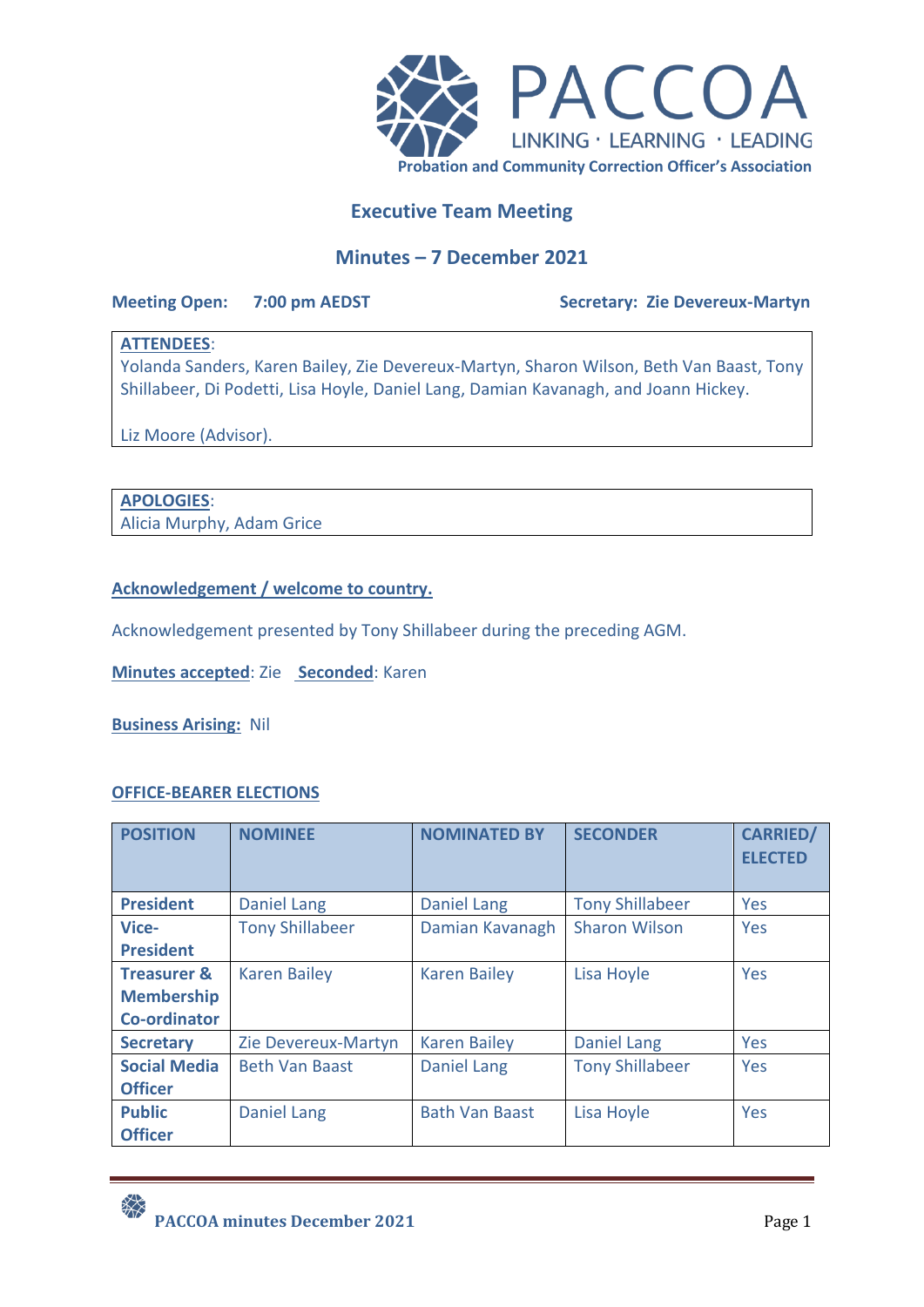

### **PRESIDENT'S Message: Daniel Lang**

Daniel noted he looks forward to continuing the great work of PACCOA and acknowledged the platform laid by Yolanda and the fortunate position the Association finds itself in at this time. He reflected upon Kerry's role in encouraging his initial involvement and spoke of his intention to carry on Kerry's legacy within PACCOA. The work of Yolanda and Liz for PACCOA over many years was fondly recognised. Daniel encouraged attendees to consider ourselves as custodians of the association.

### **CORRESPONDENCE: Zie Devereux-Martyn**

### **IN**:

| <b>ARFR</b> | <b>DESCRIPTION</b>                                                                                                                                                                                                                                              | <b>RECEIVED BY</b> |
|-------------|-----------------------------------------------------------------------------------------------------------------------------------------------------------------------------------------------------------------------------------------------------------------|--------------------|
| 1.          | Condolence messages (Kerry).                                                                                                                                                                                                                                    | Yolanda            |
| 2.          | Positive feedback (various) regarding the online conference<br>format (enabling participant engagement for those who may<br>have been unable to attend an in-person format) and the<br>anticipation of further online content being available in the<br>future. | Daniel             |

# **OUT**:

| <b>NUMBER</b> | <b>DESCRIPTION</b>                                                                                    | <b>RECIPIENT/S</b> |
|---------------|-------------------------------------------------------------------------------------------------------|--------------------|
| 1.            | Sympathy Card (Kerry) on behalf of the PACCOA Executive.                                              | Kerry's            |
|               | (Thank you to Carol Sailiai for her assistance in obtaining the<br>relevant mailing address details). | Family             |

# **Moved** Karen **Seconded** Lisa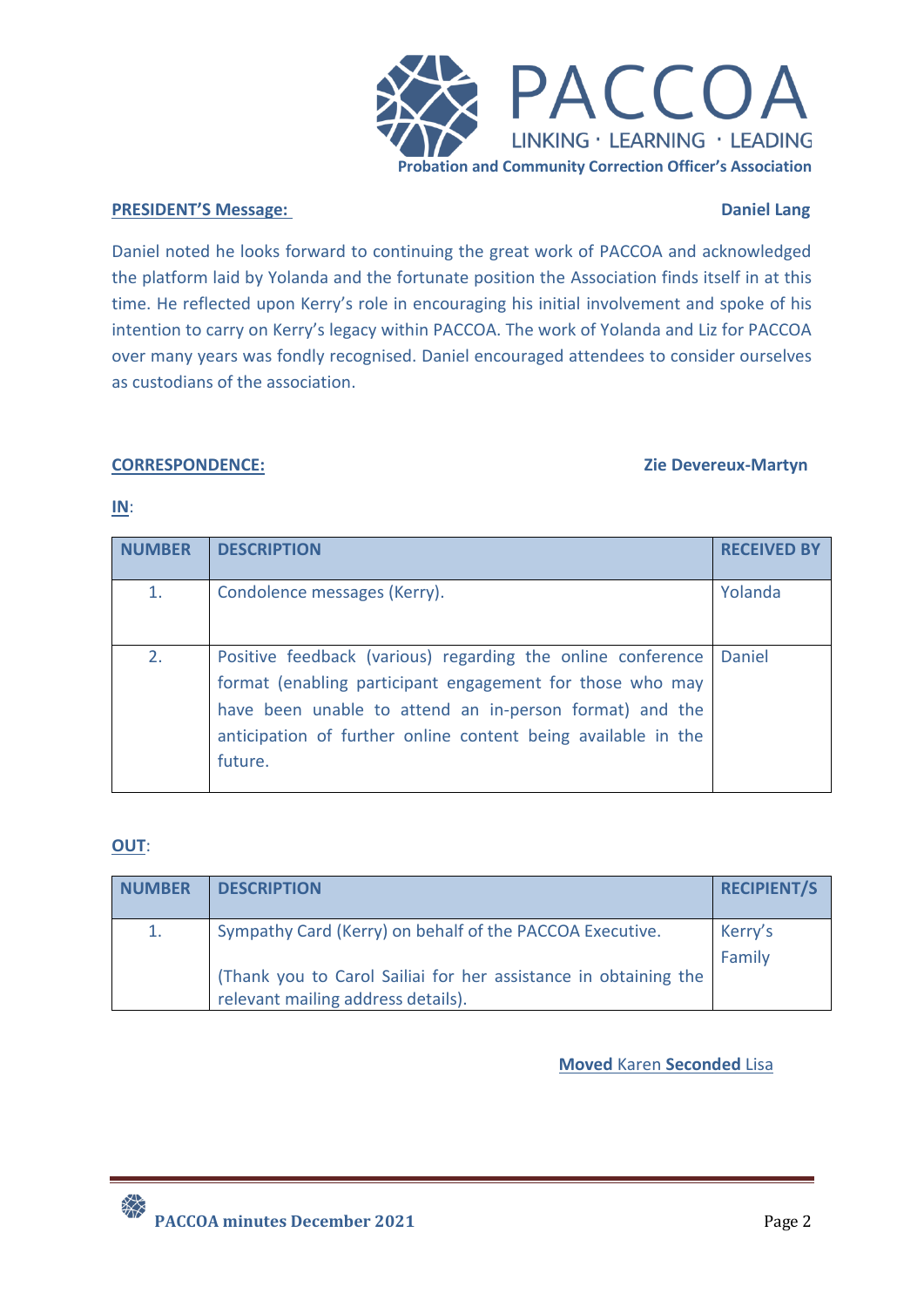

#### **TREASURER'S Updates: Karen Bailey**

# **PACCOA Treasurer's Report**

# *Probation and Community Corrections Officers' Association Incorporated* ABN 97 637 750 898 **November 2021**

| <b>OPENING BALANCE:</b><br><b>INCOMING:</b> |     | \$240763.27 |
|---------------------------------------------|-----|-------------|
| <b>Member Fees</b>                          | \$  | 2735.00     |
| <b>Conference tickets</b>                   | \$  | 461.60      |
| Interest                                    | \$  | 0.00        |
| <b>EXPENSES/OUTGOINGS:</b>                  |     |             |
| Zoom                                        |     | \$4297.44   |
| <b>Trophies</b>                             |     | \$389.10    |
| <b>WA Conf Hub catering</b>                 | Ś.  | 124.17      |
| <b>EGift Cards</b>                          |     | \$12600.00  |
| Pins & Pens                                 |     | \$2535.50   |
| Tas Conf south Hub catering                 |     | \$274.75    |
| L Walker conf cost (hotel, parking)         |     |             |
| reimbursement Qld member                    | \$. | 337.51      |
| Tas Conf north Hub catering                 | \$  | 402.00      |
| Kerry's sympathy cards (Tas and national)\$ |     | 13.50       |
| C Blue conf cost (parking)                  |     |             |
| reimbursement Qld member                    | \$  | 24.00       |
| <b>Qld conf hub incidentals</b>             | \$. | 53.65       |
| Kerry's memorial frame                      | \$. | 230.00      |
| A Soni conf cost (flights, car hire)        |     |             |
| reimbursement Qld member                    | \$. | 258.89      |
| Postage: trophies and member gift           | \$  | 22.20       |
| <b>Closing Balance for November 2021</b>    |     | \$222397.16 |
| <b>State/territory funds</b>                |     | \$29324.81  |
| <b>Available funds</b>                      |     | \$193072.35 |

## **Budget 2021-2022**

| 2021-22 Financial Year Budget based on 650 Members & current funds estimated |        |           |                  |           |  |  |
|------------------------------------------------------------------------------|--------|-----------|------------------|-----------|--|--|
| income \$253,728.59 (this does not include state funds)                      |        |           |                  |           |  |  |
| Amount                                                                       |        |           |                  |           |  |  |
|                                                                              |        | Allocated | <b>YTD</b> spend | Remaining |  |  |
| Conference                                                                   | 30.00% | 76118.57  | 19341.10         | 56777.47  |  |  |
| 10.00%<br>25372.85<br>1295.68<br>Sponsorship<br>24077.17                     |        |           |                  |           |  |  |

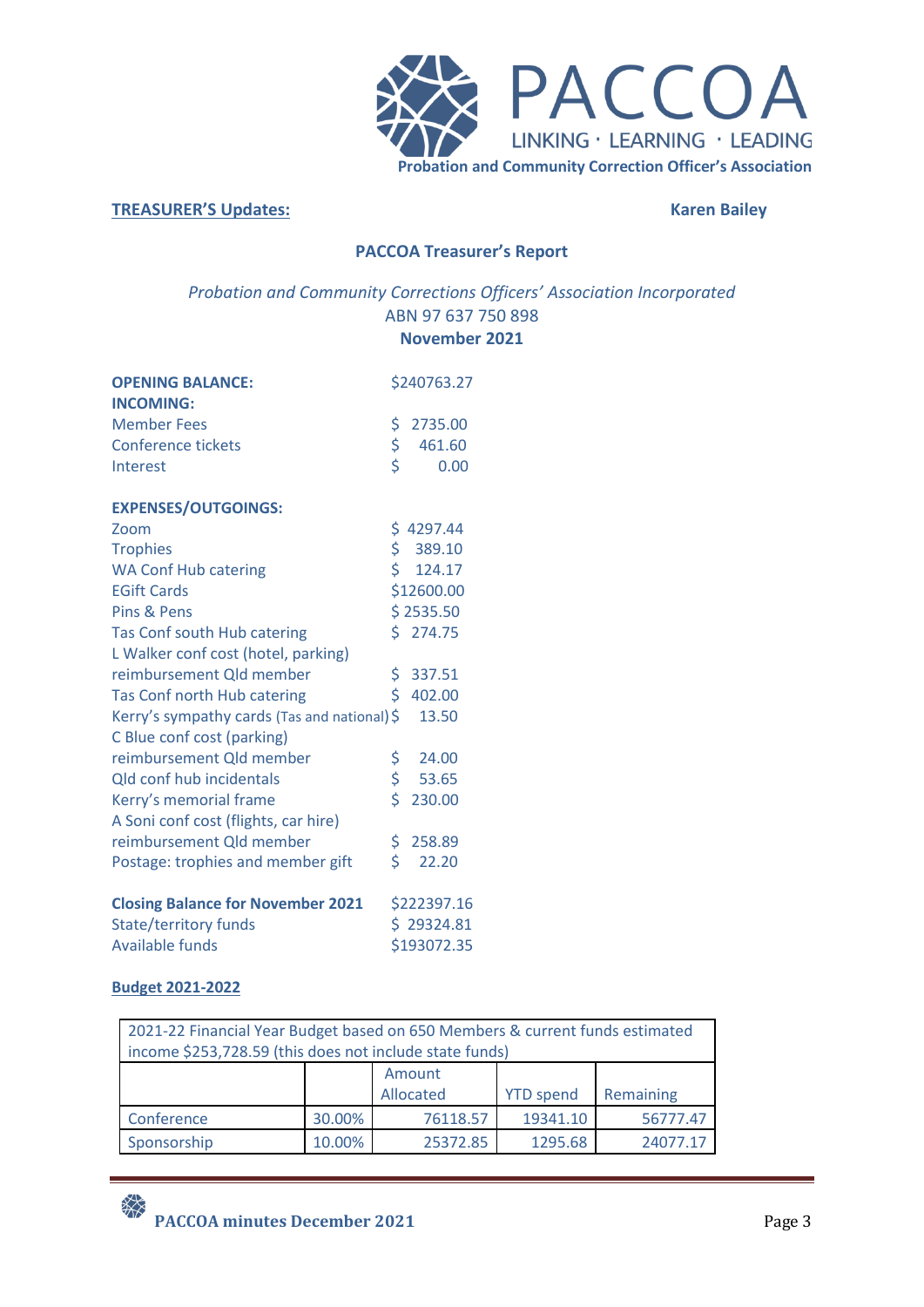

**Probation and Community Correction Officer's Association**

| <b>Professional development</b> | 50.00% | 126864.30 | 2080.92 | 124783.38 |
|---------------------------------|--------|-----------|---------|-----------|
| Promotional                     | 5.00%  | 12686.42  | 1765.50 | 10920.92  |
| <b>Running Costs</b>            | 5.00%  | 12686.42  | 344.09  | 12342.33  |

### **\*PACCOA State/Territory sub fund balances**

| <b>State</b> | <b>Opening balance</b> | <b>Added to sub</b> | <b>Expended</b> | <b>Closing balance</b> |
|--------------|------------------------|---------------------|-----------------|------------------------|
|              |                        | fund                |                 |                        |
| <b>TAS</b>   | 3731.47                | 173                 | <b>Nil</b>      | 3904.47                |
| <b>QLD</b>   | 3712.11                | 172                 | Nil             | 3884.11                |
| <b>WA</b>    | 7770.93                | 36                  | <b>Nil</b>      | 7806.93                |
| <b>SA</b>    | 5460.13                | 109                 | <b>Nil</b>      | 5569.13                |
| <b>NT</b>    | 4692.81                | 21                  | <b>Nil</b>      | 4713.81                |
| <b>VIC</b>   | 2731.55                | 24                  | <b>Nil</b>      | 2755.55                |
| <b>ACT</b>   | 678.81                 | 12                  | <b>Nil</b>      | 690.81                 |
| <b>TOTAL</b> | \$28777.81             | 547                 |                 | \$29324.81             |

**\*Calculated at \$1.00 per member per fortnight (20% of dues paid)**

**Matters for Treasury to consider:** PACCOA has \$760 remaining in the EGift card account. This to be discussed at next meeting whether to keep this balance for future gifts or obtain a credit? This report was completed by

Karen Bailey

Treasurer

PACCOA

**Moved** Karen **Seconded** Daniel

# **MEMBERSHIP Updates:**

Pease refer to the AGM minutes.

## **STATE Updates:**

Nil.

## **SOCIAL MEDIA:**

Nil.

## **GENERAL BUSINESS**

| <b>NUMBER</b> | <b>DESCRIPTION</b>                     | <b>ACTION/OUTCOME</b>        | <b>RAISED BY</b> |
|---------------|----------------------------------------|------------------------------|------------------|
|               | Mentor Program – Joann Hickey and      | <b>I</b> To progress in 2022 | Various          |
|               | Catherine Ball to continue from Paige. |                              |                  |